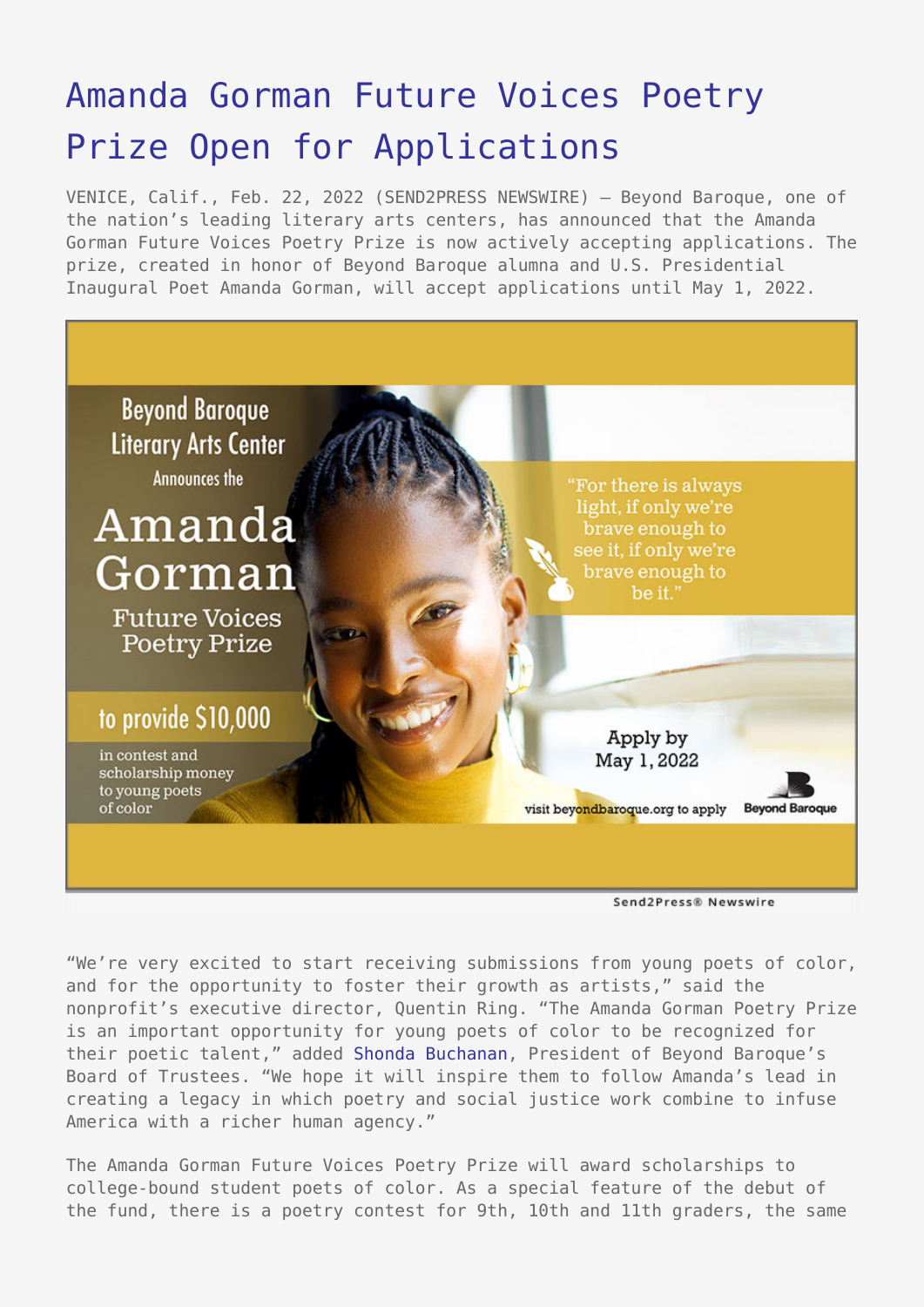age at which Gorman began her development as a poet in the Beyond Baroque Student Poets' program. All told, \$10,000 in scholarship and contest money will be awarded in 2022.

The prize continues Beyond Baroque's long history of nurturing some of Los Angeles' most prominent poets, including Wanda Coleman, Amy Gerstler, and Amanda Gorman herself. Gorman describes Beyond Baroque as the place "where a young poet found the love of her life" and shared more about her history with Beyond Baroque on the recent [ABC 20/20 Special Amanda Gorman: Brave Enough](https://abc.com/shows/2020/episode-guide/2021-09/15-amanda-gorman-brave-enough-with-robin-roberts-a-special-edition-of-2020) [with Robin Roberts.](https://abc.com/shows/2020/episode-guide/2021-09/15-amanda-gorman-brave-enough-with-robin-roberts-a-special-edition-of-2020)

The Future Voices Poetry Scholarship is open for all poets currently enrolled in grades 9-12 in California, and who self-identify as Black, Indigenous, or people of color. College-bound students in 12th grade can apply for a scholarship award, and 9th, 10th and 11th grade can submit to the poetry contest. Prize winners will be announced by July 1, 2022.

For more information and to apply, please visit <https://www.beyondbaroque.org/>.

## **ABOUT BEYOND BAROQUE**

Beyond Baroque Literary Arts Center is one of the nation's most successful and influential grassroots incubators of the literary arts. Founded in 1968, and housed in the original Venice City Hall building in Venice, California, it is a nonprofit public space dedicated to cultivating new writing and expanding the public's knowledge of poetry, literature, and art through cultural events and community interaction. The Center offers a diverse variety of literary and arts programming, including readings, workshops, art exhibits, and education. Across five decades, Beyond Baroque has provided crucial support to a series of seminal writers, artists, and musicians that include Wanda Coleman, Dennis Cooper, Amy Gerstler, Exene Cervenka, John Doe, Mike Kelley, Viggo Morternsen, Will Alexander, and Amanda Gorman. Today the Center continues to provide a vital cultural forum through its free workshops, reading series, and general programming.

## **ABOUT AMANDA GORMAN**

Amanda Gorman is the youngest inaugural poet in U.S. history, as well as an award-winning writer and cum laude graduate of Harvard University, where she studied sociology. Born and raised in Los Angeles, she is the author of the "The Hill We Climb: An Inaugural Poem for the Country" (Viking Books for Young Readers, March 2021), the poetry collection "Call Us What We Carry" (Viking, December 2021) and "The One for Whom Food Is Not Enough" (Penmanship Books, 2015). In 2017, Gorman was named the first-ever National Youth Poet Laureate of the United States after previously serving as the first-ever youth poet laureate of Los Angeles. She is the founder and executive director of One Pen One Page, an organization providing free creative writing programs for underserved youth, and serves the Write Change program in her role as International Changemaker for Estee Lauder.

**MULTIMEDIA:**